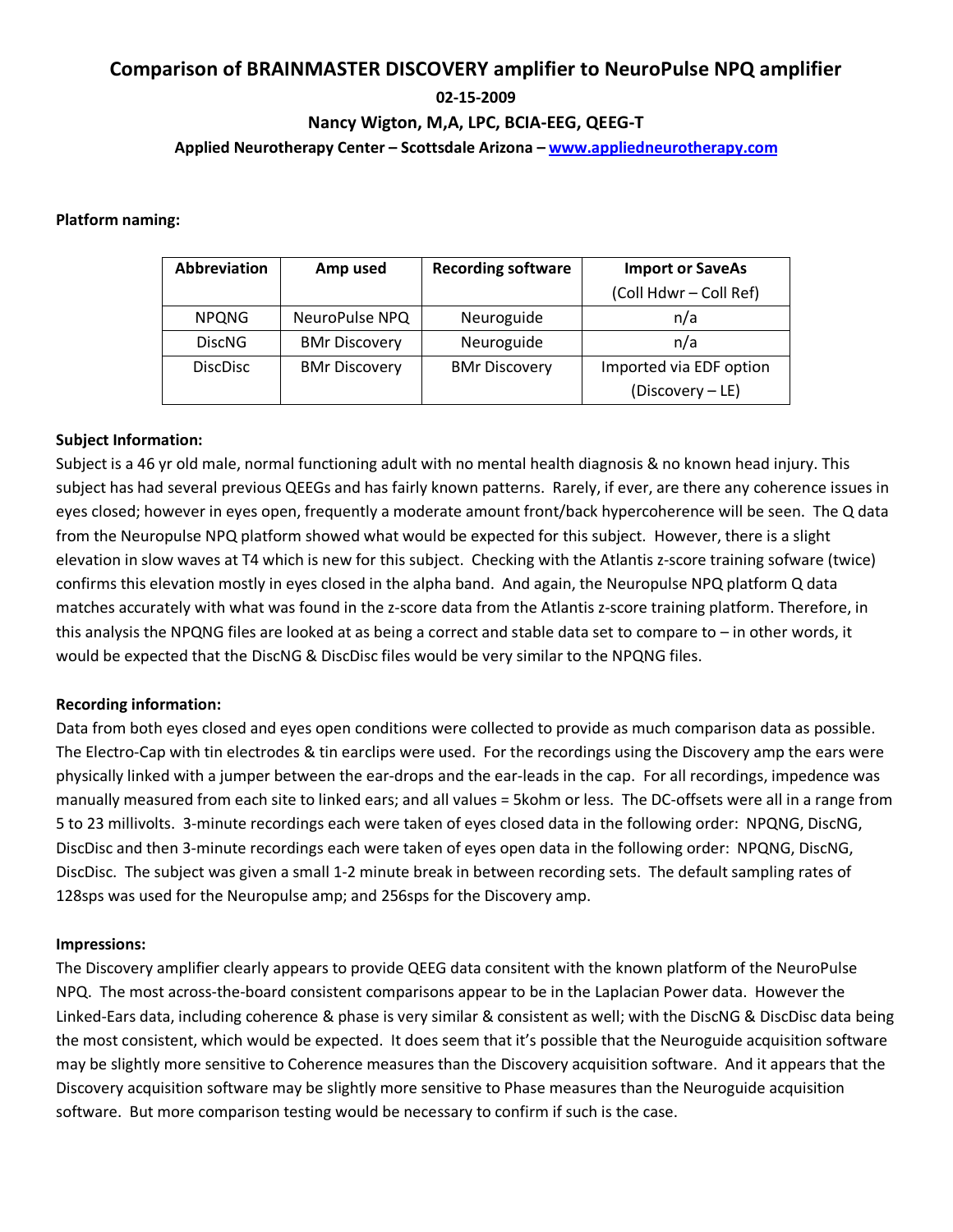

# Eyes CLOSED – LINKED Ears – Power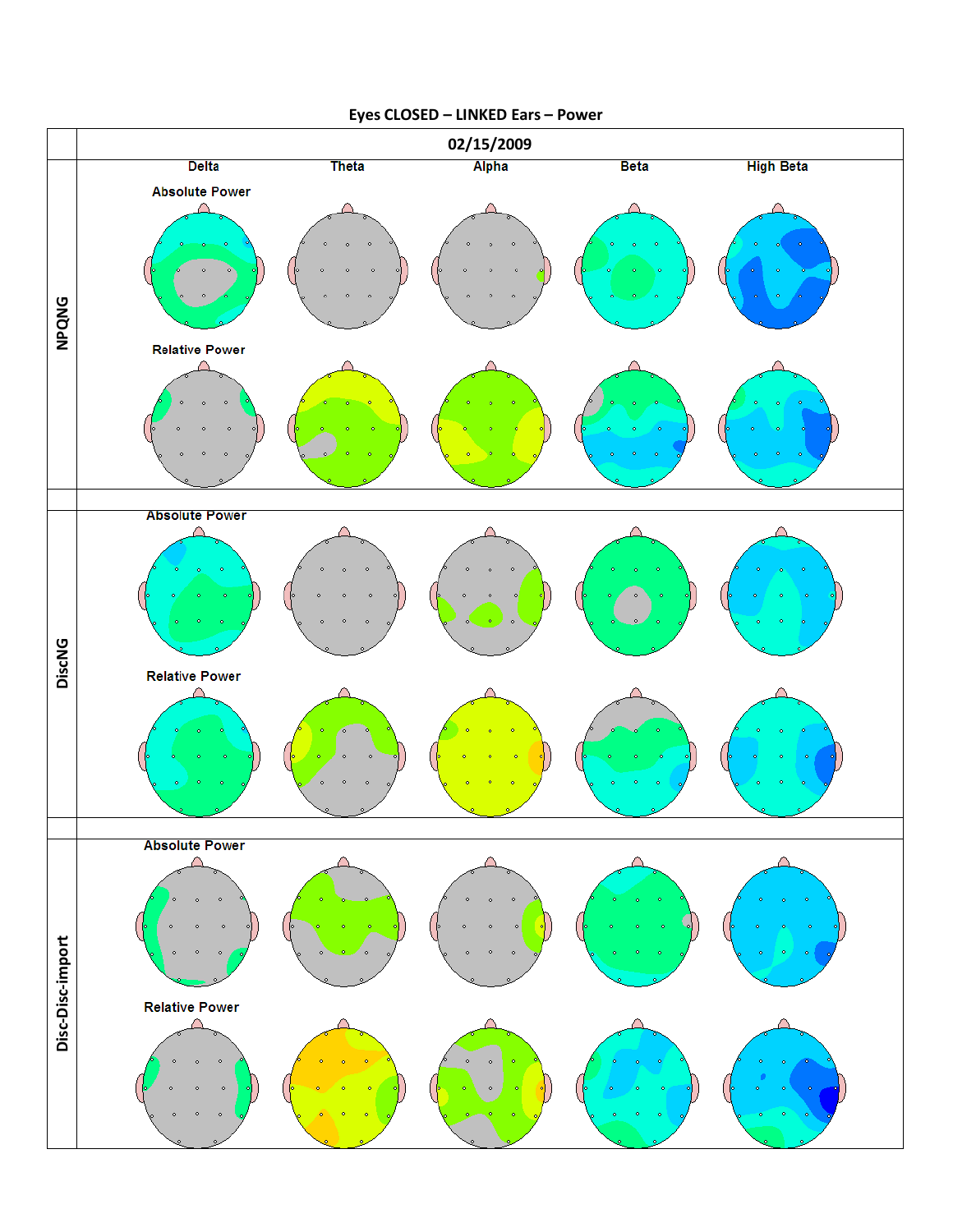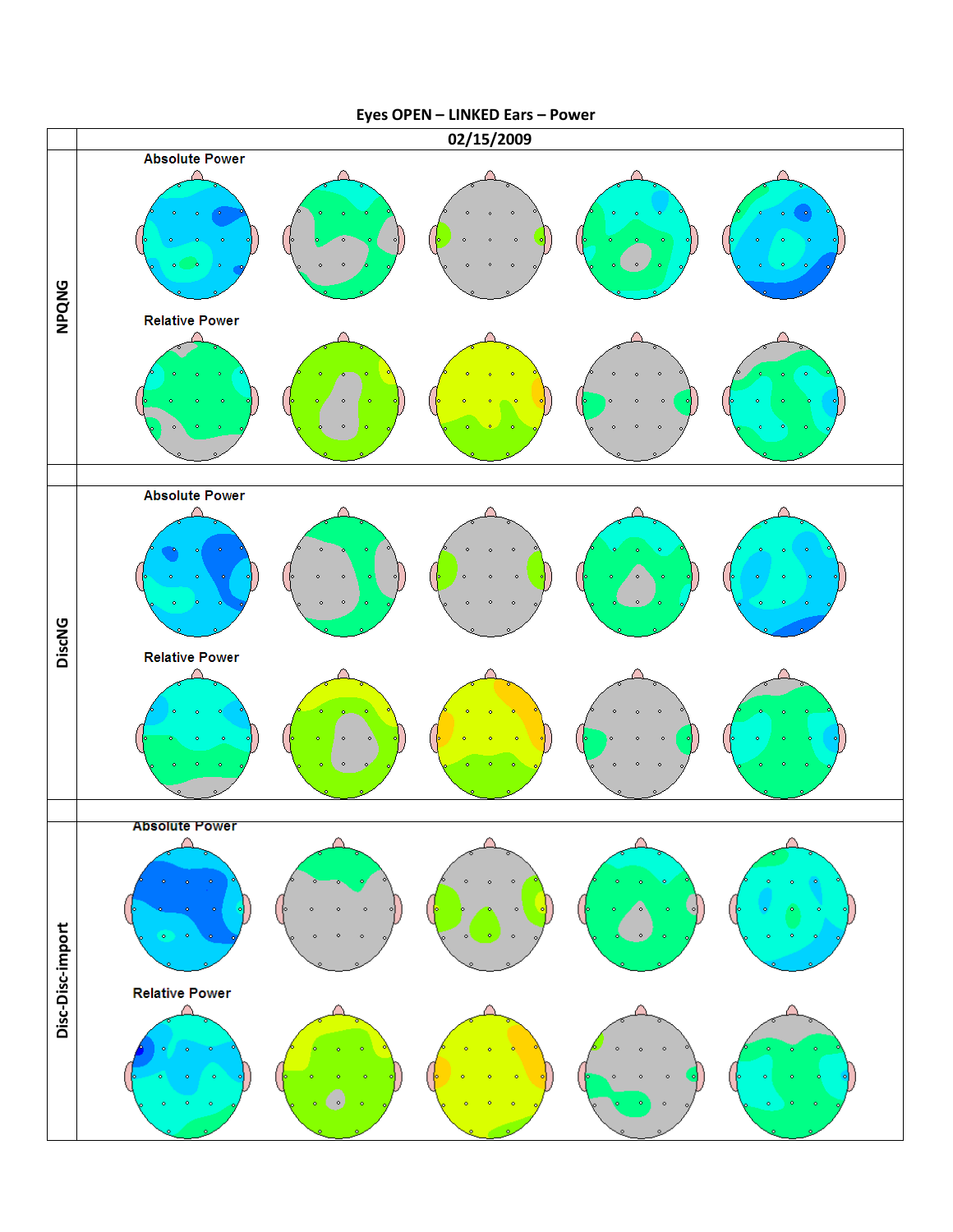

#### Eyes CLOSED – LINKED Ears – Coherence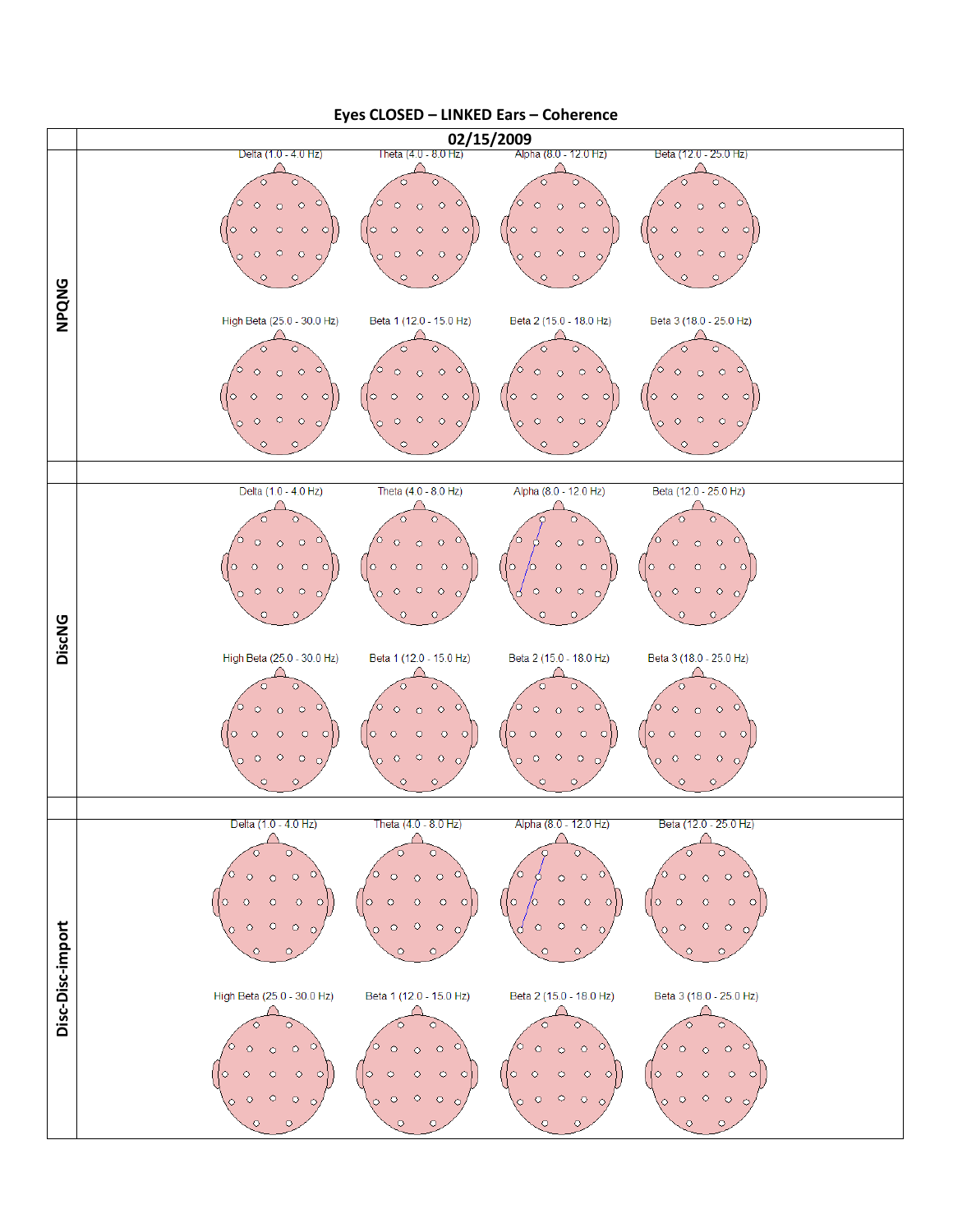

#### Eyes OPEN – LINKED Ears – Coherence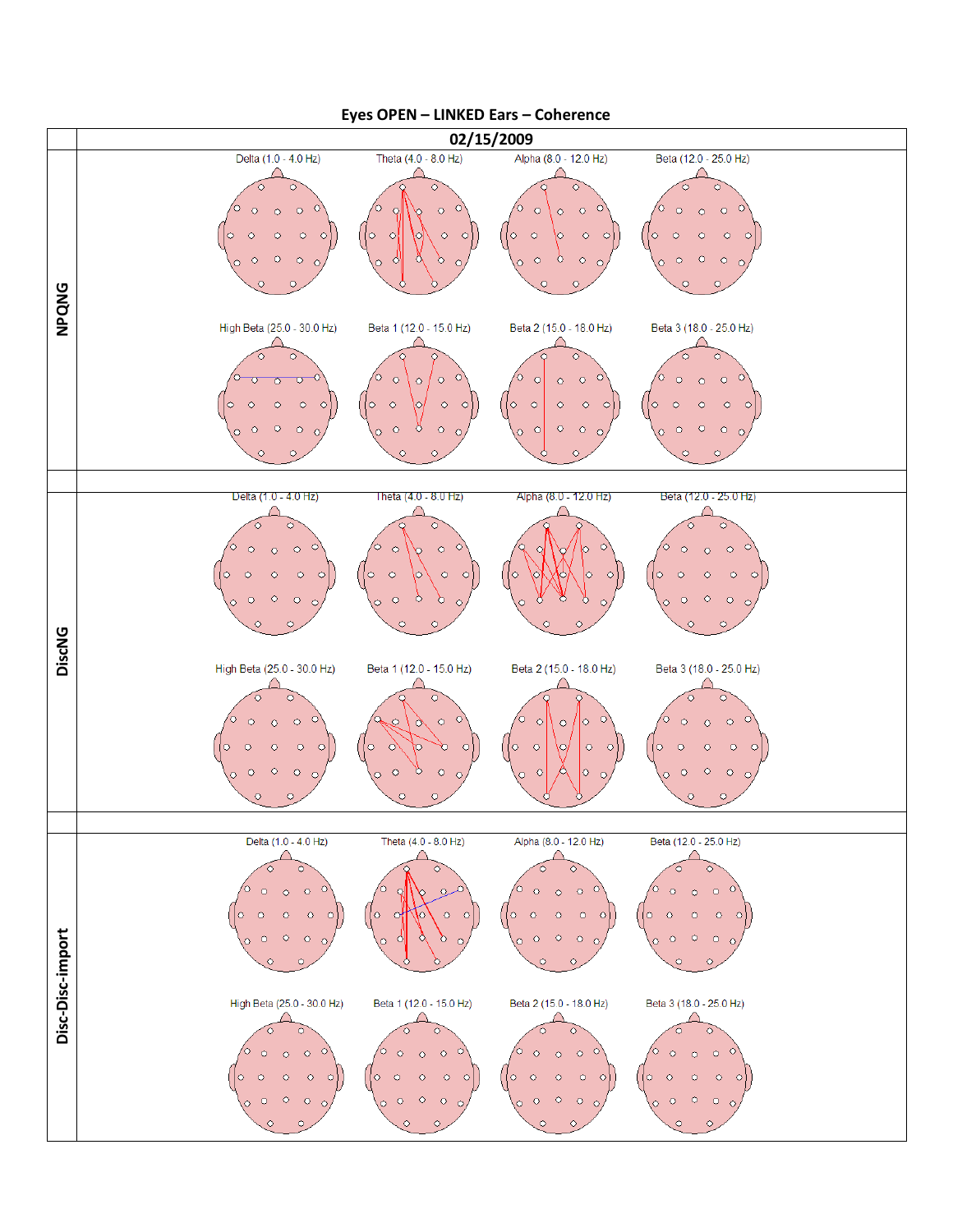

#### Eyes CLOSED – LINKED Ears – Phase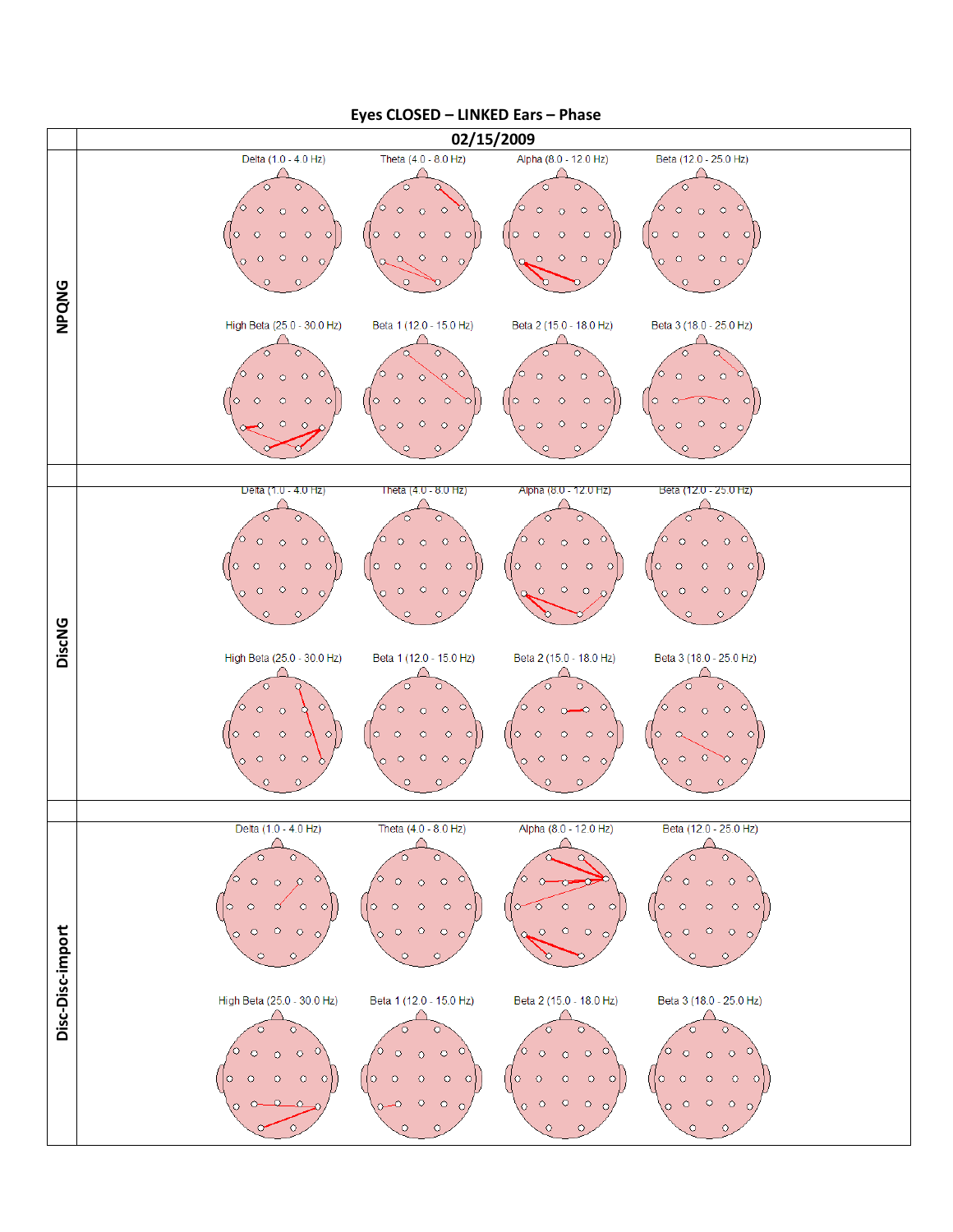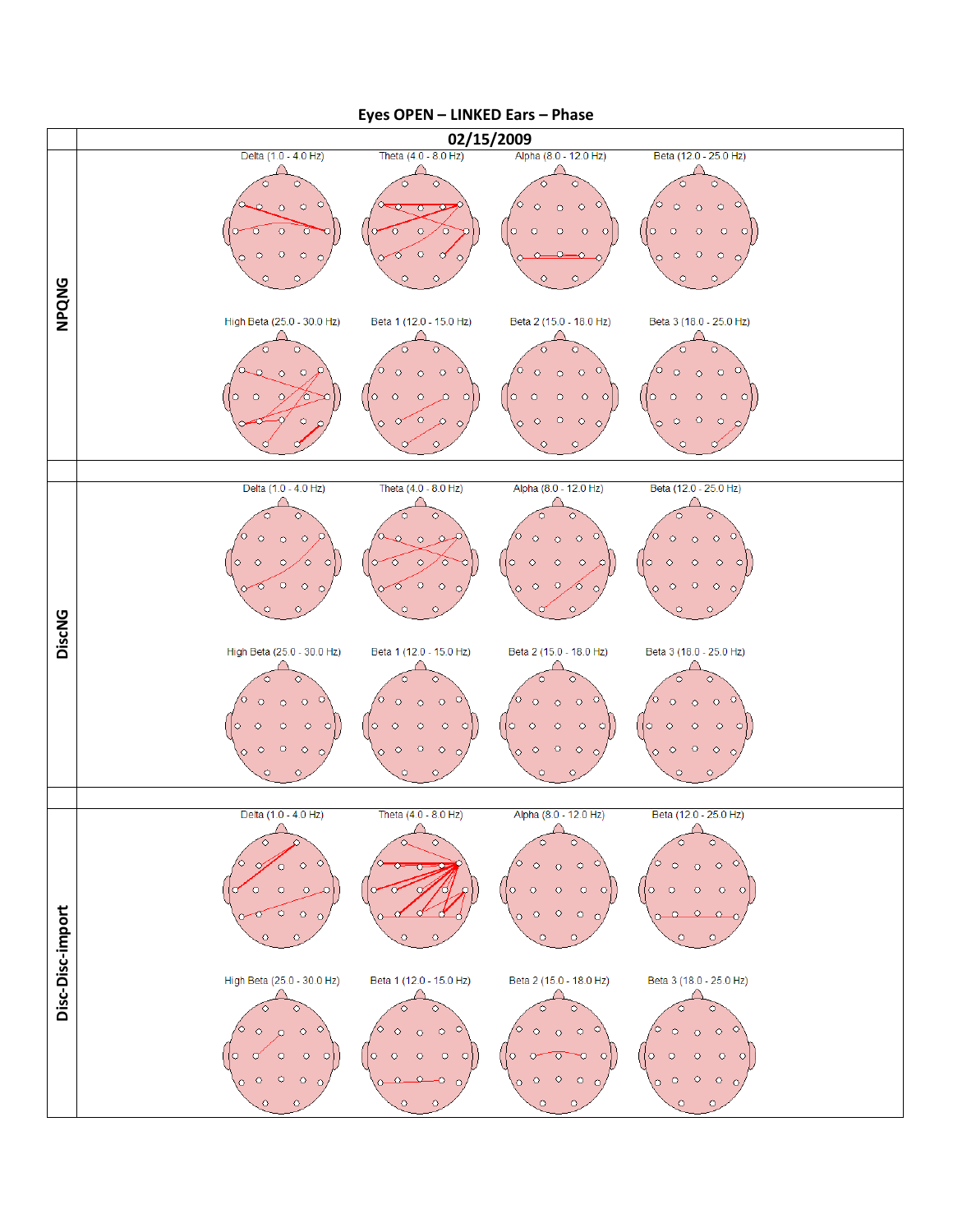

Eyes CLOSED – LAPLACIAN – Power